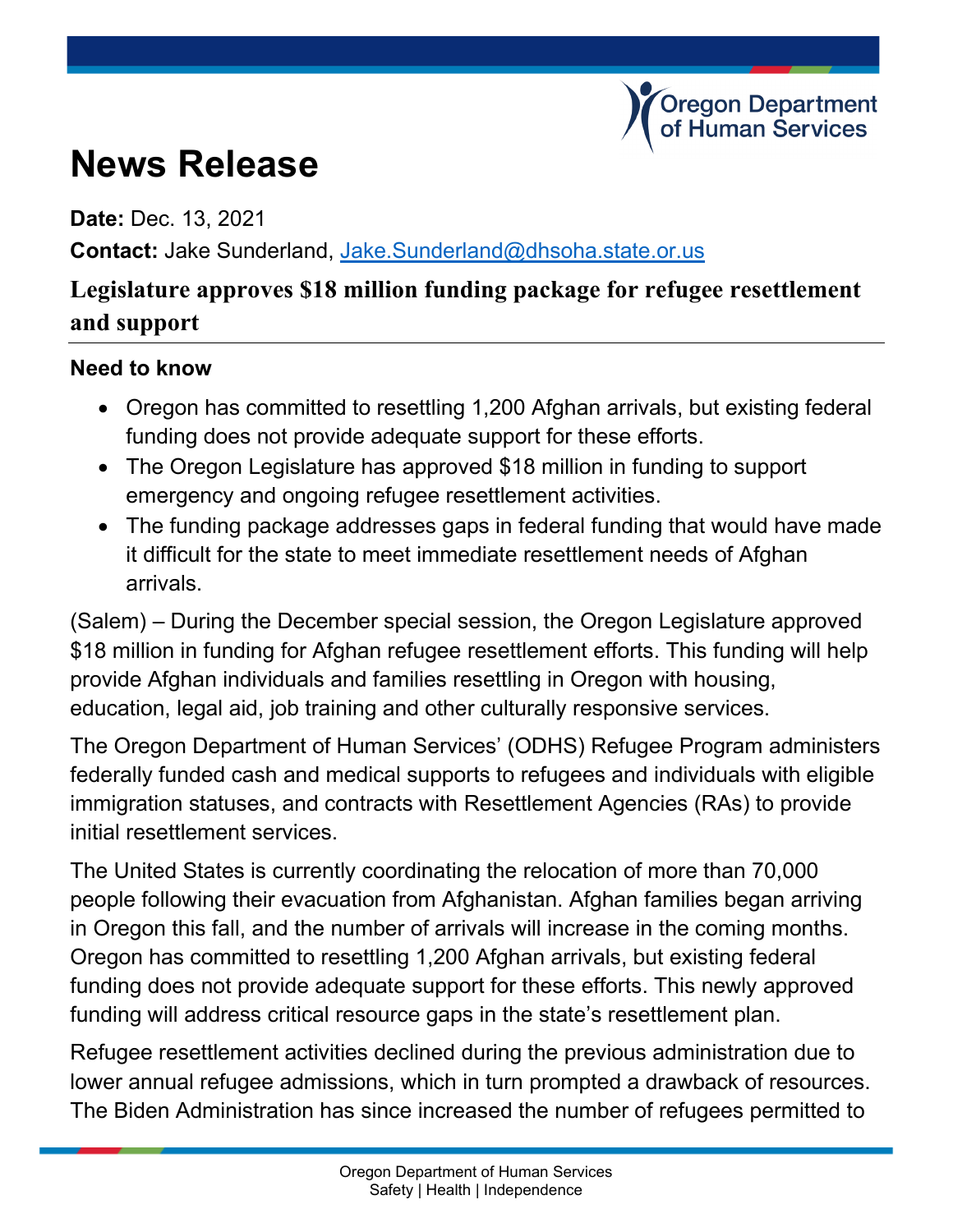enter the United States, but funding and capacity have remained major issues. Senator Kayse Jama (D-Portland) and Representative Khanh Pham (D-Portland) have called for a compassionate response to evacuated Afghan allies, urging the state to address the gaps and create a strong foundation for refugees' future in Oregon.

"We know that Afghan families and individuals coming to Oregon have experienced trauma," said ODHS Director Fariborz Pakseresht. "We must be mindful that Afghan arrivals have left behind friends, family, cherished homes and established businesses to start a new life. They will become our neighbors, coworkers and productive members of our communities. We owe it to them to make their first days, weeks and months in Oregon as stress-free as possible, connecting them to quality and easy-to-navigate resources, from meals to jobs supports to connections with faith-based organizations."

The approved \$18 million in funding will enable the department to meet the immediate needs of Afghan arrivals while building back much-needed refugee resettlement infrastructure to accommodate the increase in arrivals from around the world. Funding includes allocations for the following:

- Short-term housing and food assistance
- Long-term housing assistance
- Case management and community-based outreach and support
- Legal services to seek permanent immigration status

"The state of Oregon has really stepped up to meet the needs of individuals and families from Afghanistan," said Claire Seguin, deputy director of ODHS Self-Sufficiency Programs and the state's refugee coordinator. "We began this year with three partner resettlement agencies, and now we have five. The level of commitment and the outpouring of community support has been astounding, in addition to the refugee support network that already existed. This funding, paired with so much thoughtful planning, allows us to channel that commitment into real supports for Afghan arrivals."

The state's Refugee Program assists refugees and individuals with qualifying immigration statuses. The program partners with Oregon's five local refugee resettlement agencies (Catholic Charities, Lutheran Community Services Northwest, Sponsors Organized to Assist Refugees, Salem for Refugees, and the Immigrant & Refugee Community Organization) and other community partners to provide